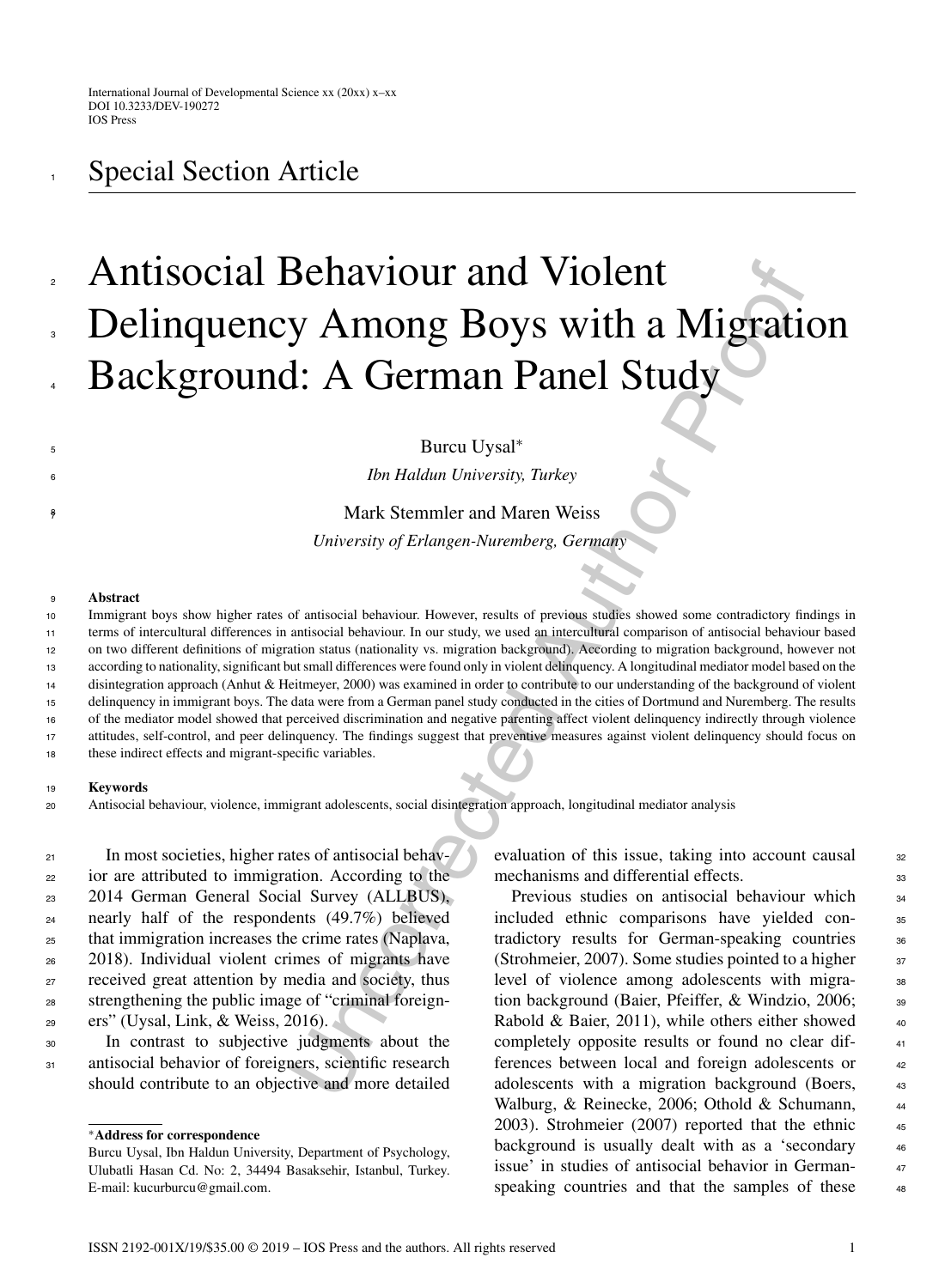<sup>49</sup> studies included a low proportion of migrant ado-<sup>50</sup> lescents or adolescents with a migration background.

 Furthermore, data on crime rates and immigra- tion vary depending on the definition of 'migrant background'; e.g., German official data (Bun- deskriminalamt, 2017) only take into account nationality, thus excluding all persons with a migration background who have acquired German citizenship. Up to date, there is a lack of detailed migrant-specific analyses in criminological research.

## <sup>59</sup> **Disintegration Approach**

 The disintegration approach aims to explain antiso- cial behaviour and is based on the approach of Anhut <sup>62</sup> and Heitmeyer (2000). It does not deal specifically with migrant criminal behaviour, but it can be effec- tively applied to this topic and provides the theoretical background for several criminological studies in Ger- many (Baier, 2005; Heitmeyer et al., 2012; Rippl, Baier, Kindervater, & Boehnke, 2005).

 Heitmeyer, one of the two German sociologists who developed the social disintegration theory, worked with the Institute for Interdisciplinary Research on Conflict and Violence (IKG)-Youth Panel data on the basis of this theory, and this group investigated the violent behaviour of Turkish, Ger- man, and German resettler adolescents. This research will be discussed in the following pages, but first, disintegration theory will be explained briefly.

 According to the disintegration approach, expe- rience or fear of disintegration increases conflicts and weakens the society's regulation capabilities. Thus, the disintegration approach explains violent behaviour as a result of deficient integrative capaci- ties of modern societies. On the other hand, successful integration leads to positional, moral, and emotional recognition, resulting in a self-definition of being part of the social collective and willingness to accept social norms.

 Well-functioning social integration requires cop- ing with tasks on the structural, institutional, and social-emotional level. The social-structural level refers to ensuring participation in socially gener- ated material and cultural goods (e.g. work and education). On the institutional level, the right of political participation, which means the determina- tion of socially relevant procedures, is essential. The social-emotional level means self-actualization in emotional relationships, such as those involving 97 family, friend groups, or the neighbourhood (Anhut & Heitmeyer, 2000, 2009; Babka von Gostomski, <sup>98</sup>  $2003a$ ).

### **The Model of the Study** 100

Our study was based on Babka von Gostomski's <sup>101</sup> model (2003b). This model applies the disintegration approach to the question of migrant criminality, 103 operationalizing its core concepts as follows: The <sup>104</sup> social-structural dimension is represented by the type 105 of school attended by the adolescent and the father's 106 highest educational degree. The institutional level 107 is represented by nationality, discrimination experiences, and (dis)trust in the justice system. The 109 social-emotional dimension is represented by the 110 adolescents' relationship with their parents and by 111 experienced parental education. 112

Anhut and Heitmeyer (2000) emphasized that 113 the result of disintegration experiences depends on 114 additional influential factors, such as attribution 115 styles or affiliations with specific milieus (Anhut, 116 2005). Therefore, Babka von Gostomski (2003b) <sup>117</sup> added two factors that mediate the relationship 118 between disintegration and violent delinquency: 119 firstly, retribution-oriented conflict style; secondly, a 120 highly cohesive peer network.

all persons with a<br>
and persons were diversified and model (2003b). This model applies the distance account<br>
the average and model (2003b). This model applies the distance is a lack of detailed<br>
tion approach to the questi Babka von Gostomski (2003b) tested this model 122 using IKG-Youth Panel data. This study was carried 123 out with  $11,000$  pupils in the tenth grade of all school  $124$ types in the Federal State of North Rhine-Westphalia. 125 Babka von Gostomski (2003b) examined the violent 126 behaviour of Turkish, German, and ethnic German 127 resettler (German: 'Aussiedler') boys. According to 128 the study, the type of school visited, as an indicator  $129$ of the social-structural dimension, influenced the violence level of young people, as students of lower-track 131 schools showed a higher risk of violent delinquency 132 than students of higher-track schools. As indicators 133 of the institutional dimension, citizenship had no <sup>134</sup> influence on violent crime, whereas discrimination 135 experiences and (dis)trust in law treatment increased 136 the risk of violent action. Taking the indicators of the  $_{137}$ social-emotional dimension into account, lack of trust in parents and a harsh and inconsistent parenting style  $_{139}$ increase the risk of violence. The mediation factors 140 *availability of retribution-oriented conflict resolution* <sup>141</sup> *strategies* and *membership in highly cohesive cliques* <sup>142</sup> enhanced the risk of violent behaviour.

> In our study, we reassessed the model proposed by 144 Babka von Gostomski (2003b), making adjustments 145 as follows: as the disintegration approach stresses the 146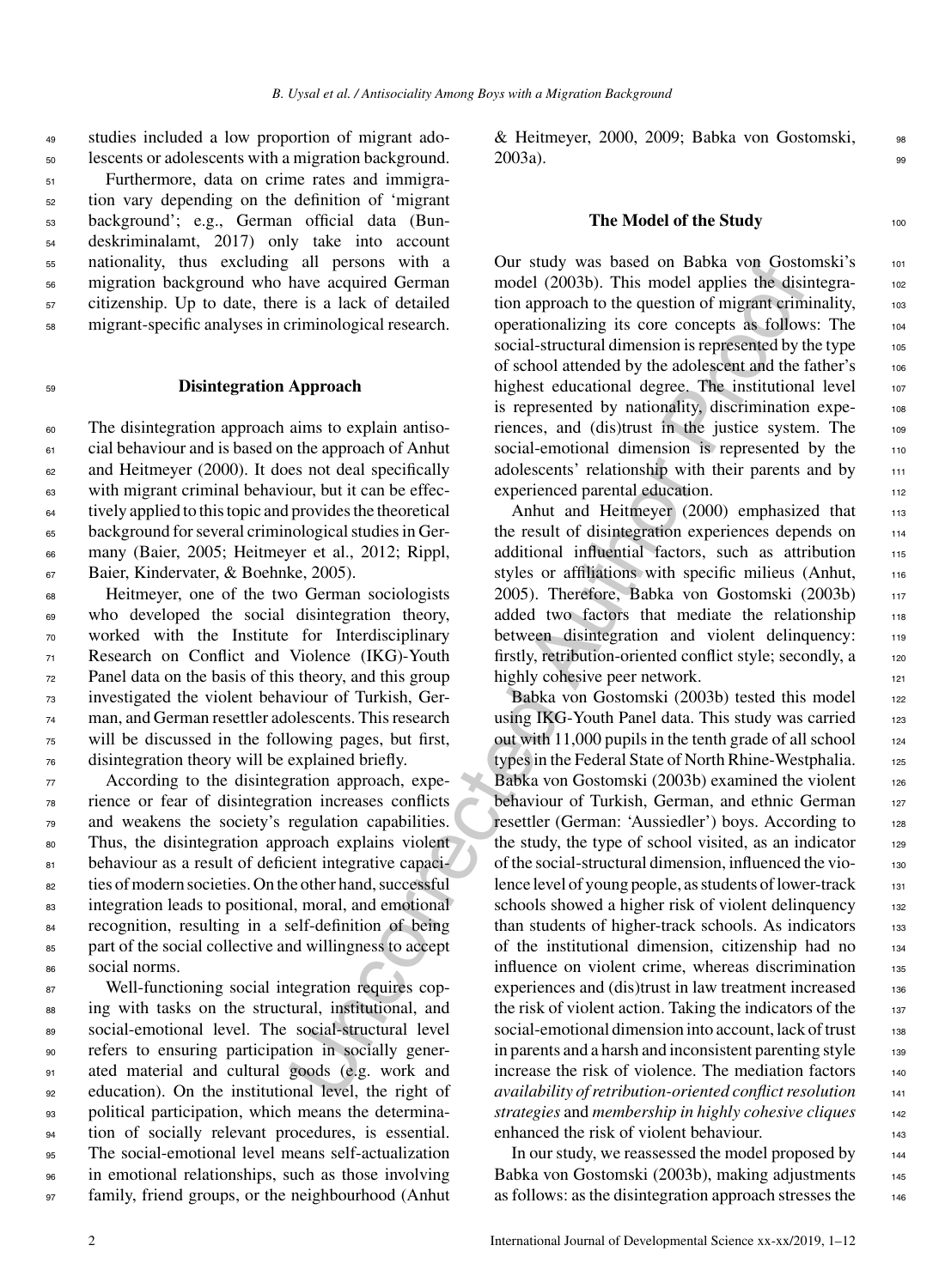relevance of *social competence* as another mediat- ing factor (Anhut & Heitmeyer, 2000), the present study aimed to include this factor in the operational- ization of the disintegration approach. As*self-control* is considered a relevant aspect of social competence (Kanning, 2009), we focused on this aspect. The remaining mediating factors *violence attitudes* and *delinquency of friends* take a supplementary role in the *retribution-oriented conflict resolution strategy* and *membership in a highly cohesive clique*. Another difference in the operationalisation between the cur- rent study and Babka von Gostomski's (2003b) is that the variable *trust in the justice system* could not be examined as an indicator of the institutional level in our study. Moreover, the model of the current study is examined longitudinally using structural equation modelling (SEM) with two cohorts, whereas Babka von Gostomski tested his model cross-sectionally by using regression analyses in one cohort that was com- parable with the older cohort of this study. Figure 1 presents an overview of all variables that were exam-ined in this study.

 In order to achieve comparability with bright field data, as well as to avoid the loss of the diversity of the ethnic origins, two categories (nationality and migra- tion background) were examined separately in this work. Migrant background is defined according to Babka von Gostomski, considering the nationality of the respondents and their parents, as the country of birth of the respondents and their parents and also the language spoken at home.

<sup>178</sup> Only male adolescents were included in the anal-<sup>179</sup> yses because there is increasing evidence that female <sup>180</sup> delinquency follows its own developmental processes

and should be addressed as a distinct phenomenon 181 (Hoyt & Scherer, 1998; Oberwittler, 2007). There- <sup>182</sup> fore, the model was tested only with boys with a 183 migration background. Research questions: 185

- 1. As a result of the indefinite state of research 186 findings as stated above, the question whether  $187$ crime rates are different for boys with German 188 vs. other nationalities, or boys with vs. boys 189 without migration background is to be examined.
- 2. In a second step, our revised version of the social  $192$ disintegration model (Babka von Gostomski, 193  $2003b$ ) as shown in Figure 1 will be tested using  $194$ mediator analyses. The model will be tested 195 separately for the younger and older cohorts, 196 because they supposedly follow different devel- <sup>197</sup> opmental trajectories of antisocial behaviour <sup>198</sup> (Moffitt, 1993). We chose violent delinquency  $199$ as the dependent variable of our mediator 200 models as in the study of Babka von Gostomski. With our model, we aimed to contribute 202 to a better understanding of the background <sub>203</sub> of immigrant boys' violent and delinquent <sup>204</sup> behavior.

## **Method** 206

The sample was recruited via three survey waves 207 (with yearly follow-ups) from the longitudinal sub- <sup>208</sup> project A2 "Chances and Risks in the Life Course" 209 of the Collaborative Research Centre (CRC) "From <sup>210</sup>



*Figure 1*. Operationalisation of current study.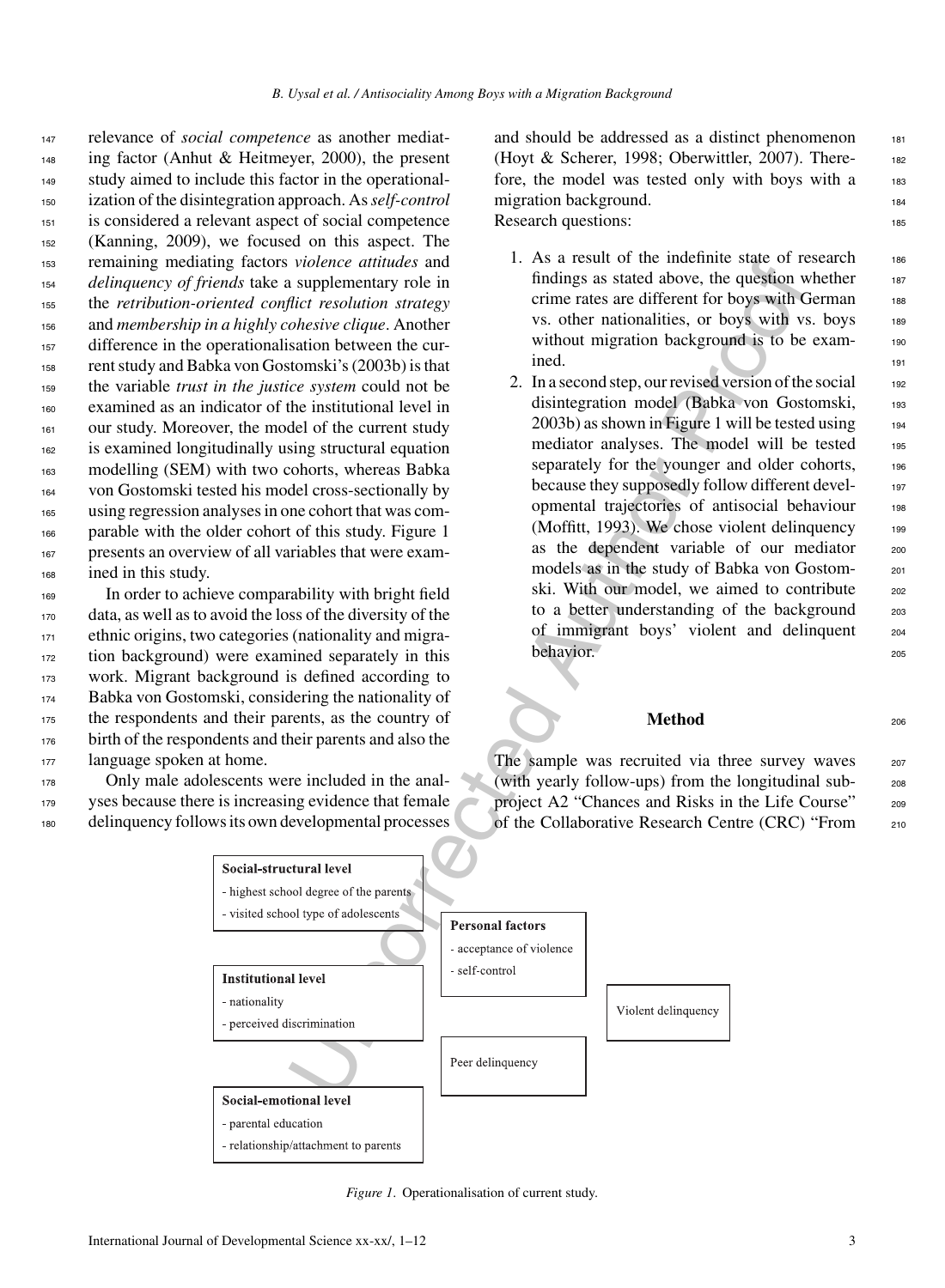Heterogeneities to Inequalities" at Bielefeld Univer- sity, which was funded by the German Research Foundation. The study used a cohort-sequential design with two cohorts (5th and 9th grade) and data collection in two different German major cities (Nuremberg and Dortmund). Therefore, two cohorts of students in Nuremberg and Dortmund were assessed once a year in the 5th, 6th and 7th grades (cohort 1) and the 9th, 10th and 11th grades (cohort 2), respectively.

## <sup>221</sup> *Sample*

 The initial sample of this subproject consisted of nearly 3,000 students from the 5th and 9th grade in Dortmund and Nuremberg in 2012. This article reports data from the second and third measurement points (2013 and 2014); at these measurement points, cohort 1 attended 6th and 7th grade, and cohort 2 attended 10th and 11th grade, respectively. Table 1 illustrates descriptive statistics for the cross-sectional and longitudinal samples. The cross-sectional sam- ples are larger than the longitudinal sample for two reasons: 1. New participants could enter and leave the study at every wave; and 2. Especially in cohort 2, dropout was an issue as a significant number of students left school after 9th or 10th grade and could only be contacted by mail which led to lower response rates. However, students who dropped out of the study did not differ from those who contin-239 ued in terms of violent delinquency  $(t(290) = -0.831$ ,  $p = 0.41$ ,  $M = 0.26/0.32$ ,  $SD = 0.69/0.65$ ). In general, delinquency was not a significant predictor of drop- out in our study (for more information on drop-out analysis, see Weiss & Link, 2019). For more infor- mation on the sampling procedures, see Schepers and Uysal (2014), and Meinert and Uysal (2015).

 The sample that was used for the mediator analyses – longitudinal data on boys with a migration back- ground – was limited. This is partly due to the fact that the target sample of this study was very specific. Table 1 compares the sample sizes of the A2 subproject and the sample of the current study in order <sub>251</sub> to make the numbers more comprehensible. Due to 252 the limited number of longitudinal data on immi-<br>253 grant boys, further migrant-specific considerations <sup>254</sup> were not possible.

## *Survey Instruments* <sup>256</sup>

Both cohorts filled in similar questionnaires at every 257 measurement point with only minor differences in 258 wording; furthermore, some constructs were assessed <sub>259</sub> in more detail in cohort 2 in order to keep the ques-<br>260 tionnaire shorter for the younger cohort (Reinecke 261 et al., 2013). <sup>262</sup>

In regard to the social-structural level of the disintegration approach, the type of school attended by <sup>264</sup> the adolescents and (in cohort 2) the highest level of  $265$ education of their parents were taken into account. 266 This item was adopted from the Progress in International Reading Literacy Study (PIRLS) (Gonzalez & 268 Kennedy,  $2001$ ).

Starting and Derfundural server and Derfundural server and Derfundural server and Derfundural server and Derfundural server and Derfundural server and Derfundural server and Derfundural server and the solar and the site a As indicators of the institutional level, the citizenship of the respondents and their experiences 271 of discrimination were noted. Our modified ver- <sup>272</sup> sion of the perceived discrimination scale (Dogan 273 & Strohmeier, 2013; Skrobanek, 2007) consisted of <sup>274</sup> items on *perceived discrimination within school* (e.g. <sup>275</sup> "I get the impression that teachers like me less than 276 German students"; "In class, I got laughed at or 277 insulted more often than German students"), and *per-* 278 *ceived discrimination outside school* (e.g. "In public, <sup>279</sup> I got laughed at or insulted more often than Ger-<br>280 mans"; "I feel discriminated by offices and authorities 281 compared to Germans"). These items were assigned 282 to subscales following exploratory factor analyses 283 (see Table 2).  $284$ 

As indicators of the social-emotional level, 285 parental education and attachment to parents were 286 assessed. Parental education was measured by three 287 subscales of the *Alabama Parenting Questionnaire* 288 (Essau, Sasagawa, & Frick, 2006; Lösel et al., 289 2003). The subscale *corporal punishment* (4 items, <sup>290</sup>

|                                    | Cross-sectional samples |             |              |              | Longitudinal samples |              |  |  |
|------------------------------------|-------------------------|-------------|--------------|--------------|----------------------|--------------|--|--|
|                                    | 6. G.                   | 10. G.      | 7. G.        | 11. G.       | 6. & 7. G.           | 10. & 11. G. |  |  |
| Total                              | 1609                    | 1304        | 2180         | 1005         | 1252                 | 795          |  |  |
| Male                               | 829                     | 606         | 1070         | 423          | 607                  | 315          |  |  |
| $\sigma$ Mean age (SD)             | 11.95 (0.71)            | 16.32(0.82) | 13.12 (0.74) | 17.27 (0.78) | 12.61(0.94)          | 16.73(0.99)  |  |  |
| $\sigma$ with migration background | 504                     | 309         | 682          | 203          | 348                  | 147          |  |  |

*Note.* 1. (G): Grade; 2. due to missing data, the sum of male and female participants sometimes does not correspond to the total number; and 3. When determining the migration status, only those were included in the categories that gave the same information for two waves.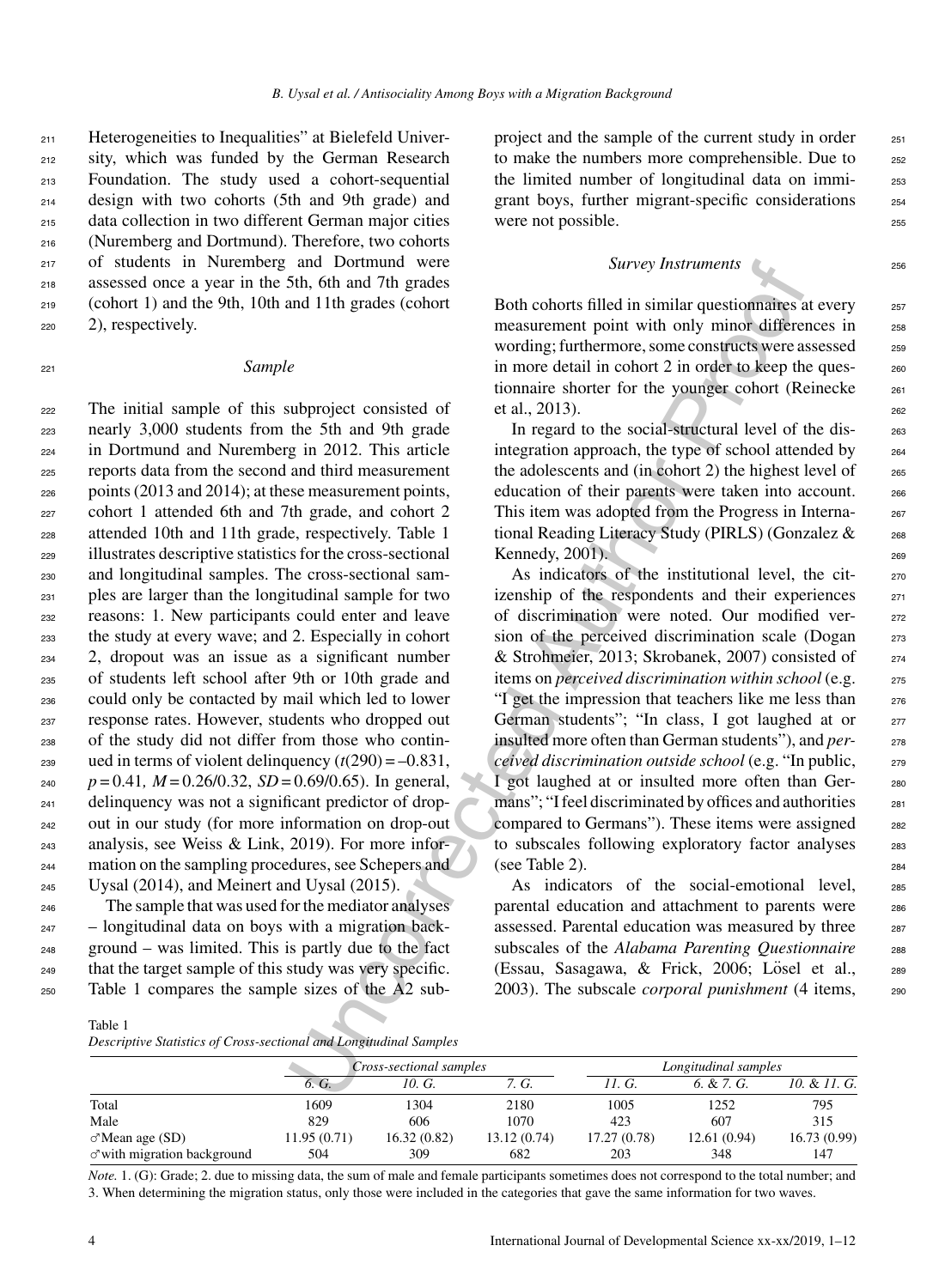| Scale          | <i>Item</i><br>number | <i>Subscales</i>          | Reliability                              | Rating scale   | References         |
|----------------|-----------------------|---------------------------|------------------------------------------|----------------|--------------------|
| Perceived      | 4(y), 4(0)            | pd within the school (f)  | $\alpha$ (y) = 0.78, $\alpha$ (o) = 0.83 | 5-point Likert | Dogan $\&$         |
| discrimination | 3(y), 5(0)            | pd outside the school (f) | $\alpha$ (y) = 0.73, $\alpha$ (o) = 0.86 |                | Strohmeier (2013); |
| (pd)           | 3(y), 2(0)            | pd by teacher (s)         | $\alpha$ (y) = 0.92, $\alpha$ (o) = 0.91 |                | Skrobanek (2007)   |
|                | 3(y), 4(0)            | pd by classmates (s)      | $\alpha$ (y) = 0.90, $\alpha$ (o) = 0.91 |                |                    |
|                | 3(y), 5(0)            | pd outside the school (s) | $\alpha$ (y) = 0.78, $\alpha$ (o) = 0.87 |                |                    |

Table 2 *Features of Perceived Discrimination Scale*

*Note.* 1. (f) first survey wave, (s) second survey, (o) older cohort, (y) cohort; 2. the subscales are assigned according to retained factors after exploratory factor analyses; 3. Since older cohort respondents were expected to experience more discrimination outside the school, more items were surveyed in this group; 4. Since peers play a major role in adolescents and 11th graders are no longer in school at all times, four items for discrimination by classmates and only two items for discrimination by teachers were included in this group.

pd by classmates (s)  $\alpha$  (s) = 0.00,  $\alpha$  (s) = 0.00,  $\alpha$  (s) = 0.01<br>pd outside the school (s)  $\alpha$  (y) = 0.78,  $\alpha$  (o) = 0.87<br>ond survey, (o) older colort, (y) colores (2) as basiscalis are assigned according to regis 291  $\alpha$  = 0.88–0.91) contained questions about experi- enced violent education practices, e.g. "My parents give me a slap in the face". The subscale *incon* $s$ *istent discipline* (3 items,  $\alpha = 0.55 - 0.69$ ) assessed lack of consequence in perceived parental education, e.g. "My parents threaten to punish me and then do not do it". The subscale *low supervision/control* (4/5 items,  $\alpha = 0.59 - 0.78$  contained questions on lack of parental supervision, e.g. "My parents get so busy that they forget where I am and what I am doing". For the mediation models, an aggregate latent con- struct was formed from the three subscales of parental education*, low control, inconsistent discipline,* and *corporal punishment*, which fulfilled the prerequi- sites of preliminary analyses. This construct was named *negative parenting*. Attachment to parents was assessed by two scales from the Inventory of Parent and Peer Attachment (IPPA) (Armsden & Greenberg, 1987; Rollett, Werneck, & Hanfstingl, 2005): *trust* (4  $\alpha$  items,  $\alpha$  = 0.90–0.92, e.g. "My parents trust me") and  $_{311}$  *communication* (4 items,  $\alpha = 0.55{\text -}0.69$ , e.g. "My par-312 ents talk to me when they realize that something is depressing me").

 Further, the mediators *acceptance of violence*,*self- control*, and *delinquency of friends* were assessed (see Fig. 1). *Acceptance of violence* (Boers & Reinecke, 2007; Dünkel & Geng, 2003) was measured by 5 (cohort 1) and 9 (cohort 2) items, e.g. "A little bit of 319 violence is just part of having fun" ( $\alpha$  = 0.69–0.73). The *Grasmick Scale* (Eifler & Seipel, 2001; Gras- mick, Tittle, Bursik, & Arneklev, 1993) was used to measure different aspects of self-control: *risky behaviour*, *impulsivity*, *irritability*, and a preference for *simple tasks*. In this study, overall self-control was assessed by 10 (cohort 1) and 12 (cohort 2) items, e.g. "Others should rather leave me alone when I'm in a temper"  $(\alpha = 0.74 - 0.78)$ . Lastly, peer delinquency was measured by seven items that were derived from the *Peterborough Adolescent and Young*

*Adult Development Study* (PADS+) (Wikström, Ober- 330 wittler, Treiber, & Hardie, 2012) and the *Crime in the* 331 *Modern City Study* (CRIMOC) (Boers & Reinecke, 332  $2007$ ), e.g. "What do you think, how often do your  $333$ friends commit the following deed: Steal a bicycle?" 334  $(\alpha = 0.84 - 0.86)$ . 335

As a dependent variable, participants were asked  $336$ if they had committed one or more offenses in the 337 last 12 months. The delinquency items of this survey  $338$ were adapted from established German delinquency 339 surveys (Boers & Reinecke, 2007; Lösel, 1975). We  $_{340}$ assessed 16 different offenses in cohort 1 and 19  $\frac{341}{2}$ different offenses in cohort 2. 342

For research question 1, we calculated 1-year  $343$ offender rates for *overall delinquency* and its sub- <sup>344</sup> scales *violent delinquency* (e.g., assault, robbery), 345 *property crime* (e.g., theft from classmates, burglary), 346 and *vandalism* (e.g., graffiti, scratching) for boys with 347 German and other nationalities and boys with and <sub>348</sub> without migration background, respectively.

In order to test our model of the disintegration 350 approach, we used the accumulated 1-year preva-<br>351 lences (versatility) of violent delinquency, since the  $352$ examination of the mediator model required contin-<br><sub>353</sub> uous manifest variables (Hayes,  $2017$ ).  $354$ 

## **Statistical Analyses** 355

In order to analyse the model in the study, prelimi-<br><sub>356</sub> nary analyses were necessary. First, crime prevalence  $357$ rates of male youths with and without migration back-<br><sub>358</sub> ground, and with and without German nationality, 359 were compared using  $\chi$ 2 tests. As preparation of  $\frac{360}{250}$ model testing, we used the often-cited four steps of 361 Baron and Kenney (1986), although there are sev-<br>sez eral limitations to this approach (see MacKinnon, 363 Fairchild, & Fritz, 2007). 364

The mediator analyses of migrant male respon-<br><sub>365</sub> dents were performed longitudinally in both cohorts <sup>366</sup>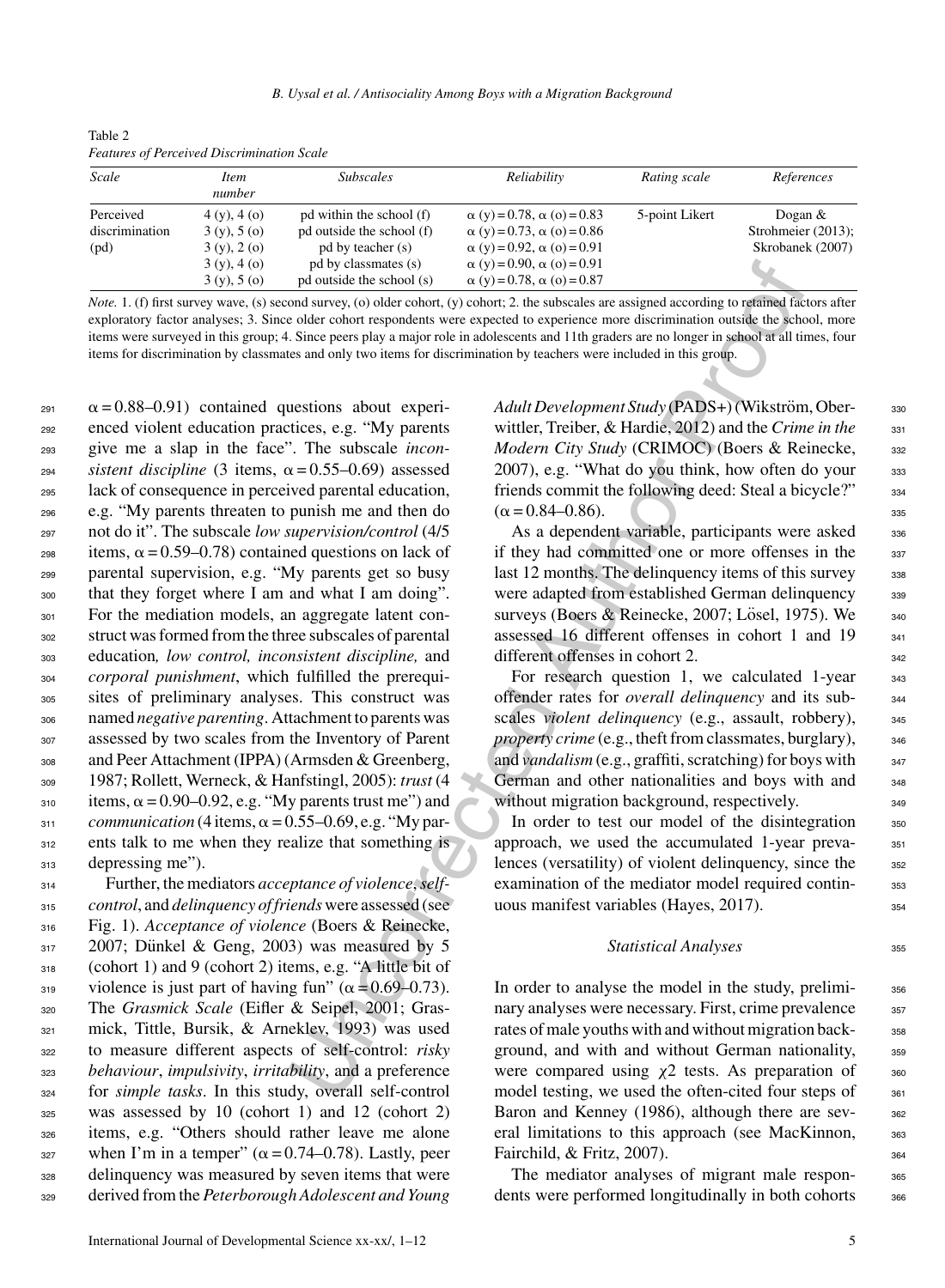with the dependent variable *violent delinquency*. The independent variables and mediator variables were from the second survey wave, and the dependent vari-able was from the third survey wave.

371 Due to the violation of the normal distribution 372 assumption of the dependent variable violent delin-<sup>373</sup> quency, weighted least squares mean and variance <sup>374</sup> adjusted (WLSMV) was used as estimation method 375 in Mplus, which enables robust parameter estimates <sup>376</sup> (Flora & Curran, 2004, Reinecke, 2014). The anal-<sup>377</sup> yses were conducted using IBM SPSS Statistics 23 378 software (IBM, Armonk, NY, USA), and the models  $379$  were estimated with Mplus (Version 7.1) (Muthén & 380 Muthén, 1998–2012).

<sup>381</sup> **Results**

<sup>382</sup> *Prevalence Rates*

 First of all, we examined whether German and non-German adolescents differed in terms of their perpetration in the various areas of crime. The one year prevalence rates of overall delinquency for all male respondents were 32 % (6th grade), 30 % (7th grade), 34 % (10th grade), and 24 % (11th grade). There was no significant difference (*p* > 0.05) in delinquency in terms of nationality (data not shown). 391 Differences were seen only on the basis of migration background, and they were limited to the 6th and 10th graders ( $p < 0.05$ ) and only to violent crimes. However, these effect sizes were extremely small (*ES* < 0.10). The percentages of perpetrator rates of adolescents with and without migration background are demonstrated in Table 3.

## <sup>398</sup> *Examination of the Models*

 Following the procedure by Baron and Kenny (1986), the variables *highest education level of parents, attended school type, attachment to parents, and citizenship of the respondents* did not meet the requirements of the causal conditions for the models,

which is why they were eliminated from the models. The mediator analyses of migrant male respondents were performed longitudinally in both cohorts with the dependent variable '*violent delinquency*'.

res mean and variance in the older conoringinated b.1% o variance and variance and variance in the older conoringination ( $B = 0.18$ ) and  $n_{\text{grav}}$  proofing the sector of  $\sqrt{1.08}$ ) and  $\pi$  and significant *mean* ( $B = 0.$ The model fit of the mediator model was good in  $408$ the older cohort. The model of violent delinquency  $408$ in the older cohort explained  $36.1\%$  of variance. The  $410$ direct effect of the independent variables *discrimi-* <sup>411</sup> *nation*  $(\beta = 0.18)$  and *negative education*  $(\beta = -0.29)$  412 were not significant. They both correlated positively and significantly with each other  $(r=0.30,$   $_{414}$  $p < 0.001$ ). Peer delinquency ( $\beta = 0.32$ ,  $p < 0.001$ ) and 415 self-control  $(\beta = 0.32, p < 0.05)$  had the strongest  $416$ influence on violent delinquency in the older cohort.  $417$ Peer delinquency mediated a significant influence of  $418$ negative education  $(\beta = 0.18, p < 0.05)$ , and perceived  $_{419}$ discrimination ( $\beta = 0.14$ ,  $p < 0.05$ ) did so for violent  $420$ delinquency. Self-control also mediated the effect 421 of negative education  $(\beta = 0.48, p < 0.001)$  on violent delinquency. Violence acceptance was influenced  $423$ by self-control  $(\beta = 0.23, p < 0.01)$  and had a significant effect on peer delinquency  $(\beta = 0.24, p < 0.01)$  425 and on violent delinquency  $(\beta = 0.25, p < 0.01)$ . Negative education  $(\beta = 0.23, p < 0.01)$  and perceived  $427$ discrimination  $(B = 0.18, p < 0.01)$  were both significantly predictive of violence acceptance. Figure 2  $429$ presents these results. In the models shown in the 430 figures, the values given are all standardized coeffi- <sup>431</sup> cients. However, coefficients that are under .10 are not <sup>432</sup> mentioned.

The model of violent delinquency in the younger 434 cohort had poor model fits and explained lower 435 variance  $(14.2\%)$ . In contrast to the model in the  $436$ older cohort, negative parenting had a marginally 437 significant direct influence on violent delinquency 438  $(\beta = 0.19, p < 0.10)$ . Moreover, there was no mediation effect of peer delinquency. The influence <sup>440</sup> of self-control on violent delinquency was not <sup>441</sup> significant ( $\beta = -0.02$ ). The acceptance of violence  $442$ mediated significant influences of discrimination 443  $( \beta = 0.26, p < 0.001)$  and negative parenting  $( \beta = 0.20, 444)$  $p < 0.001$ ) on violent delinquency ( $\beta = 0.28, p < 0.05$ ). The models in the younger and older cohorts differed  $446$ 

Table 3

*Percentages of Perpetrator Rates of Male Respondents with and Without a Migration Background in Various Offenses*

|                     | 6 Grade |            | 10 Grade |            | 7 Grade |            | ! I Grade |            |
|---------------------|---------|------------|----------|------------|---------|------------|-----------|------------|
| Delinquency form    | Native  | <b>WMB</b> | Native   | <b>WMB</b> | Native  | <b>WMB</b> | Native    | <b>WMB</b> |
| Vandalism           |         | 16         |          | 18         | 16      |            |           | 10         |
| Property crime      |         | 22         |          | 25         | 23      | 24         |           | 20         |
| Violent delinquency |         | 18         | 14       | 20         |         |            |           |            |
| Overall delinquency |         | 35         | 36       | 37         | 32      | 36         | 24        | $\sim$     |

*Note.* WMB: with migration background.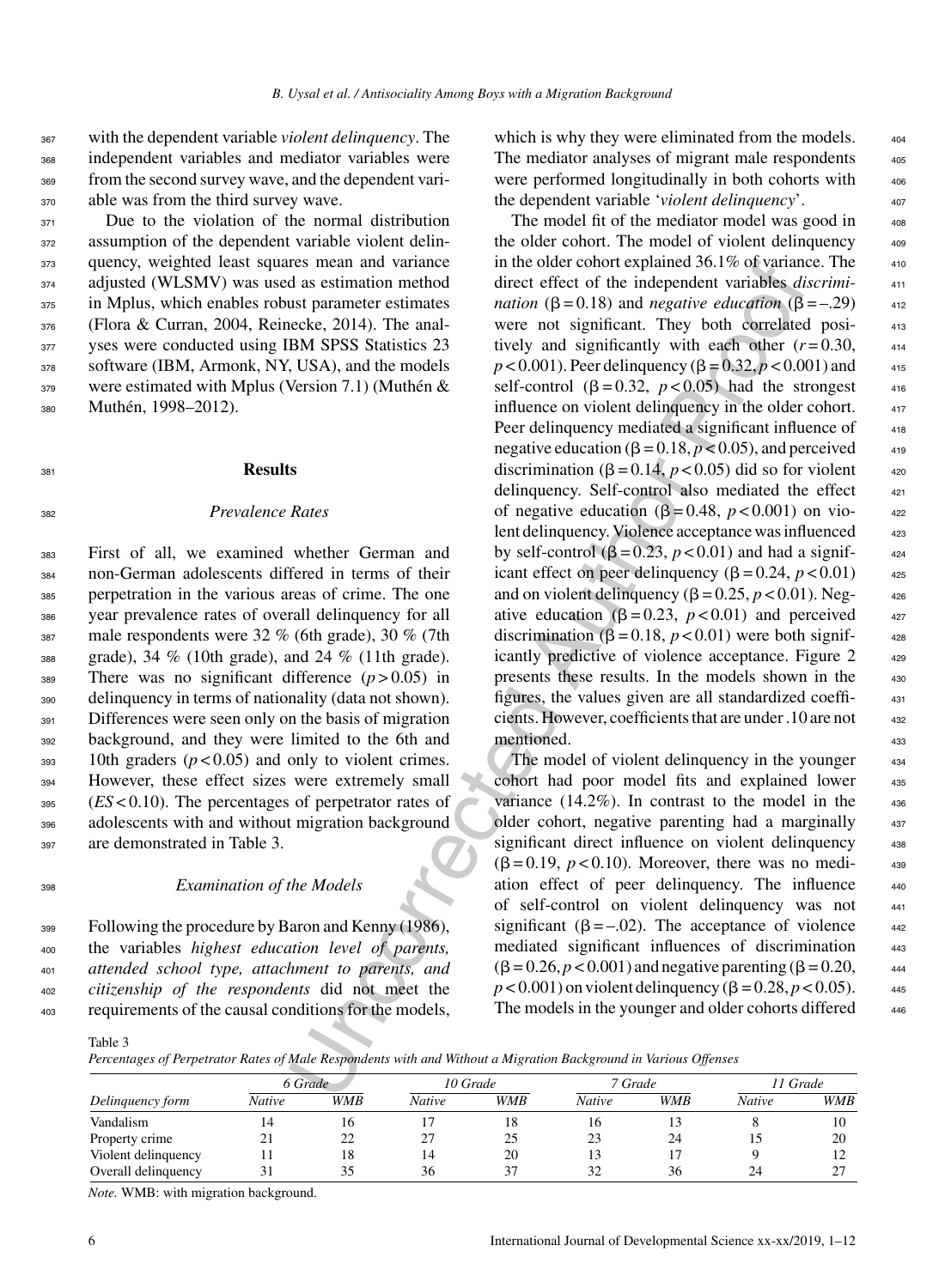<sup>447</sup> in terms of influences of coefficients of variables, <sup>448</sup> explained variances, and model fits. For more details <sup>449</sup> about the model of the younger cohort see Fig. 3.

## <sup>450</sup> **Discussion**

<sup>451</sup> The present study deals with two research questions:

<sup>452</sup> First, we examined differences in crime rates depend-

<sup>453</sup> ing on nationality and migration background. Second, our main aim was to test a revised version of the disintegration model as a theoretical framework of  $454$ violent criminality in adolescents with a migration 455 background. 456

In order to eliminate a probable reason for con- <sup>457</sup> flicting results of previous research (Baier, Pfeiffer,  $\&$ <sub>458</sub> Windzio, 2006; Boers, Walburg, & Reinecke, 2006),  $459$ the differentiation of native and non-native groups  $460$ was provided in two ways: via nationality and via  $461$ an expanded definition of migration background. On  $462$ the basis of nationality, the comparison of German 463 and non-German adolescents revealed no significant 464



*Figure 2.* Longitudinal mediator model of violent delinquency in boys with migration background in the older cohort.



*Figure 3*. The longitudinal mediator model of violent delinquency in boys with migration background in the younger cohort.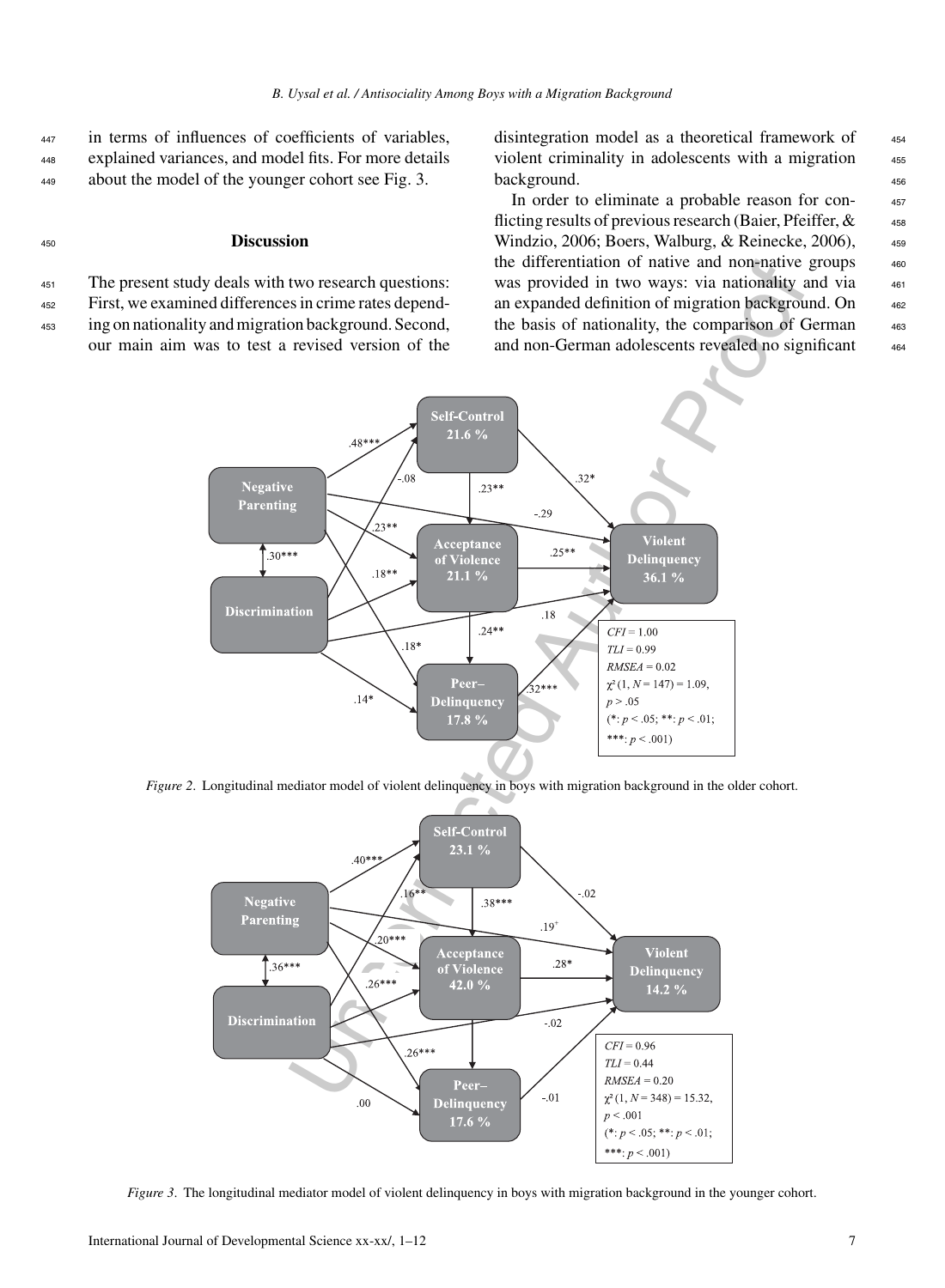differences in any of the areas of delinquency, regard- less of the age of the subjects. Similar results were found by Othold and Schumann (2003) who reported identical violent perpetrator rates. However, this result contradicts the Police Crime Statistics of Ger- many (PCS). According to the latest PCS data, the proportion of non-German suspects is 30.4%, even if the foreign-specific offenses such as unauthorized entry are excluded (Bundeskriminalamt, 2017).

 As no differences were found on the basis of nationality, this variable was not considered as an identifying feature of the groups in further analyses. However, the categorization based on the migration background resulted in significant differences in vio- lent delinquency in the 6th and 10th grades. The results confirmed the findings of the Second Inter- national Self-Reported Delinquency Study (ISRD-2) for Germany (Enzmann, 2010). At this point, it should be noted that the effect sizes were very small  $(< .10)$  for violent delinquency. This means that there were significant but small differences between immigrant and non-immigrant boys in violent delinquency. This is consistent with the results of Boers et al. (2006).

 Considering our mediation models, the fit with the data of the causal model was not good in the younger cohort, while the model fit was very good in the older one. The proportion of explained total variance in the dependent variable was also higher in the older cohort (36.1% vs. 14.2%). The media- tor analyses showed that the explanation of violent delinquency was determined by the indirect effect of perceived discrimination and negative parenting via the mediator variables. Simons and colleagues (2003) examined the cross-sectional and longitudinal effects of perceived ethnic discrimination on delinquency in the USA using SEM. Their results, however, do not support our results. However, it should be considered that their model tested fewer variables, and their sam- ple consisted of different migrant groups in different countries. However, Babka von Gostomski (2003b) found that discrimination experiences increased vio-lence risk in his cross-sectional study in Germany.

 In the tested model independent variables showed almost non-direct effects. However, the independent variables showed their effects through mediator vari- ables. Anhut and Heitmeyer's (2000) study confirmed that not every disintegration experience links with antisocial behaviour, depending on further influenc- ing factors. Our results support their assumption that other mechanisms, such as social competence or active coping strategies of the person, play a deter-minant role in the effect of the indicators of three

disintegration levels. In the mediation model (in the  $517$ older cohort), the institutional level (perceived dis $crimination$ ) and the social-emotional level (negative  $519$ education) have no direct influence on the antisocial <sub>520</sub> behaviour, but they have significant effects via the  $521$ mediator variables.

uspects is 30.4%, even<br>
in the present study, the strongest effect of the measure state as such as unauthorized<br>
education was on self-control in both essent as unauthorized<br>
from leads of<br>
from leads of and Hirschi (1990) In the present study, the strongest effect of negative <sub>523</sub> education was on self-control in both cohorts. This  $_{524}$ result corroborated the assumptions by Gottfredson <sub>525</sub> and Hirschi (1990) that parenting affects the self-<br>see control of children. Hay and Forrest  $(2006)$  found  $527$ that parents influence the self-control of their children <sub>528</sub> during puberty. Another important indirect effect of  $\qquad$  529 negative parenting is mediated through the accep-<br>530 tance of violence. Inconsistent education (Uslucan, 531 2009) and violence in the family (Baier et al., 2006) 532 promote the acceptance of violence. Negative educa- 533 tion also significantly influenced peer delinquency 534 in both cohorts. Past studies have confirmed this 535 result that parental violence (Baier et al., 2006; Pfeif<sub>536</sub> fer, Wetzels,  $&$  Enzmann, 1999) and poor parental  $\frac{537}{2}$  $control$  (Baier,  $2005$ ) promote joining delinquent  $538$ peers. While considering the indirect effect of discrimination, the strongest effect is mediated by the  $_{540}$ acceptance of violence on violent delinquency in both  $_{541}$ cohorts. Also Möller  $(2010)$  emphasized that ethnic  $\qquad 542$ discrimination can cause marginalized masculinity.  $\frac{543}{2}$ 

The mediator variables had some direct effects on  $544$ the dependent variable, which has been supported in 545 the literature. Several studies reported that acceptance  $_{546}$ of violence is related with higher rates of violence 547 (Babka von Gostomski, 2003b; Baier et al., 2009). <sup>548</sup> When considering the effect of self-control on delinquency, the General Theory of Crime of Gottfredson 550 and Hirschi (1990) should be mentioned. This theory  $551$ views the lack of self-control as the main source of 552 crime, and this has been supported in several studies (e.g. McCullough & Willoughby, 2009; Schulz,  $_{554}$ Eifler, & Baier, 2011). Furthermore, in the older 555 cohort, there was a highly significant direct effect 556 of peer delinquency on violent delinquency. Many 557 studies have also documented the effect of peer delinquency on violent delinquency in the literature  $(L\ddot{\circ}$  sse & Bliesener, 2003; Rabold, Baier, & Pfeiffer, 2008).  $\frac{560}{1000}$ This path, which was only significant in the older  $561$ cohort, may indicate that the importance of peers is  $562$ enhanced in older adolescence. The third mediator 563 variable, peer delinquency, also had a highly signif-<br><sub>564</sub> icant effect on violent delinquency, which has also  $565$ been confirmed many times in the literature (Baier 566 & Pfeiffer, 2007; Losel & Bliesener, 2003; Rabold ¨ <sup>567</sup> et al.,  $2008$ ).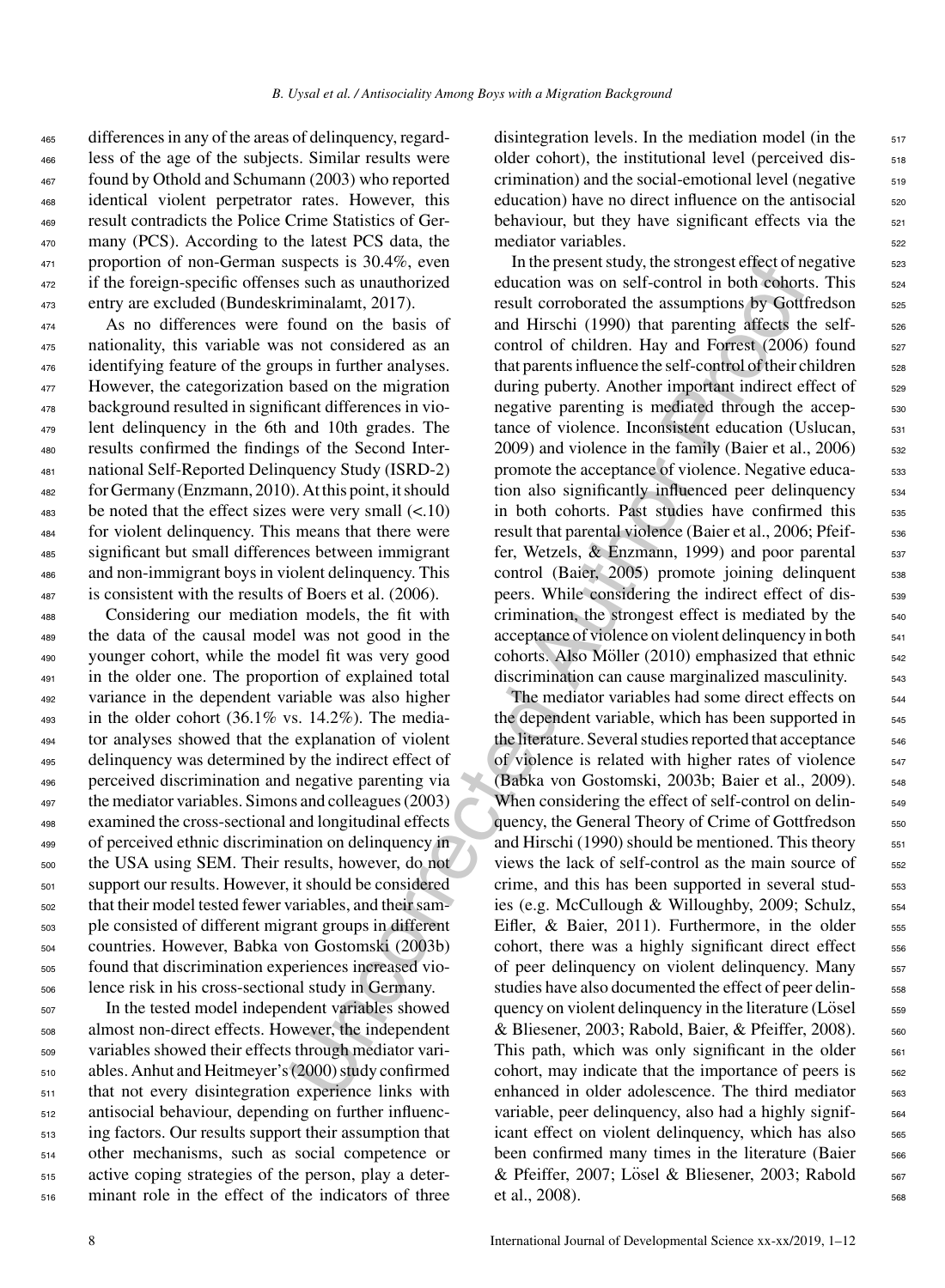## <sup>569</sup> *Methodological Strengths and Weaknesses of the* <sup>570</sup> *Present Study*

 The sample of the present study assessed two cohorts at two different locations. Thanks to the cohort sequence design, individual development could be observed over time, as well as a comparison of the younger and older cohorts. The combination of sociological and psychological aspects regarding antisocial behavior is another unique feature of this present study. Since previous analyses were almost exclusively performed using cross-sectional data, the present study contributed significantly to research of antisocial behavior in Germany.

 One methodological limitation concerns the oper- ationalisation of the theoretical model. Because of the variables measured in the study, the disintegra- tion approach could not be operationalised to its full potential. For instance, consideration of the lack of fairness or equal opportunity (Endrikat, Schae- fer, Mansel, & Heitmeyer, 2002), (dis)trust in law treatment (Babka von Gostomski, 2003b) at the insti- tutional level or future prospects for the economic situation (Rippl & Baier, 2005) for the social- structural dimension had to be omitted from our analyses. There was a particular concern about not grasping the social-structural dimension appropri- ately, so that this dimension could not be represented in the statistical model after preliminary analysis. Nevertheless, important parts of the theory could be tested and confirmed.

 Some further methodological limitations are con- cerned with sampling. First, our sampling procedure did not ensure representativeness with the German population. Therefore, the prevalence rates are to be interpreted with caution. Second, although we analysed only two measurement points, we had to deal with significant dropout, especially in the older cohort. This was due to a change in assessment modes: in the 10th and 11th grades, some of our sub- jects had already left school and therefore received the questionnaires via mail instead of during school lessons, which led to higher dropout rates in this study (Weiss & Link, 2019); however as mentioned before the dropout did not lead to a biased sample.

## <sup>613</sup> **Conclusion**

<sup>614</sup> Our data support those studies that reported no dif-<sup>615</sup> ferences in the delinquency rates of adolescents with <sup>616</sup> or without migration background except for violent delinquency, however, the differences in violent  $617$ delinquency were not high  $(ES < 0.10)$ . The applica- 618 tion of the disintegration model on migrant violence  $\qquad$  619 showed good model fit in late adolescents, whereas 620 different factors seem relevant for younger adoles- 621 cents. 622

# Author Note

This manuscript was compiled based on a dissertation  $624$ study which was published as a book thanks to the  $625$ contributions of Prof. Dr. Mark Stemmler and Prof. 626 Dr. Jost Reinecke (Uysal, 2017).

## **Bio Sketches** 628

It as a comparison of the matrix and the matrix and the a comparison of the case tegating priorid aspects regarding<br>
transition and the state state and the state state and the state state of this manuscript was compiled b *Burcu Uysal*, Ph.D. in Psychology since 2016 and 629 assistant professor at Ibn Haldun University in 630 Istanbul, as well as psychotherapist in the Ibn Hal- <sup>631</sup> dun Psychotherapy Practice and Research Center 632 (IPAM). She obtained her doctorate degree at the 633 Psychological Institute of the Friedrich-Alexander 634 Erlangen-Nuremberg University in Germany. She 635 studied psychology and holds a Clinical Psychol- 636 ogy and Child and Adolescence Psychology master 637 degree from the University of Vienna. Her research 638 interests include antisocial behavior, trauma, and 639 resilience.

*Mark Stemmler, Ph.D., Professor of Psychol-* 641 ogy since 2007, and, since 2011, Professor in  $642$ Psychological Assessment at the University of 643 Erlangen-Nuremberg, Germany. Research on quan- <sup>644</sup> titative methods, developmental psychopathology, 645 prevention, and criminal psychology.

*Maren Weiss*, Ph.D. in Psychology since 2005 647 and Research Associate at the University of 648 Erlangen-Nuremberg, Germany. Research on clinical 649 psychology, developmental psychopathology, crimi- <sup>650</sup> nal psychology, and psychosocial prevention. 651

## **References** 652

- Anhut, R. (2005). Die Konflikttheorie der Desintegrationstheorie 653 [The conflict theory of disintegration theory]. In T. Bonacker 654 (Ed.), *Sozialwissenschaftliche Konflikttheorien* [Conflict the- <sup>655</sup> ories in the social sciences] (pp. 381-408). Wiesbaden: 656 VS Verlag für Sozialwissenschaften. doi: 10.1007/978-3-322- 657 94989-9<sub>-1</sub>9 658
- Anhut, R., & Heitmeyer, W. (2000). Desintegration, Konflikt 659 und Ethnisierung. Eine Problemanalyse und theoretische 660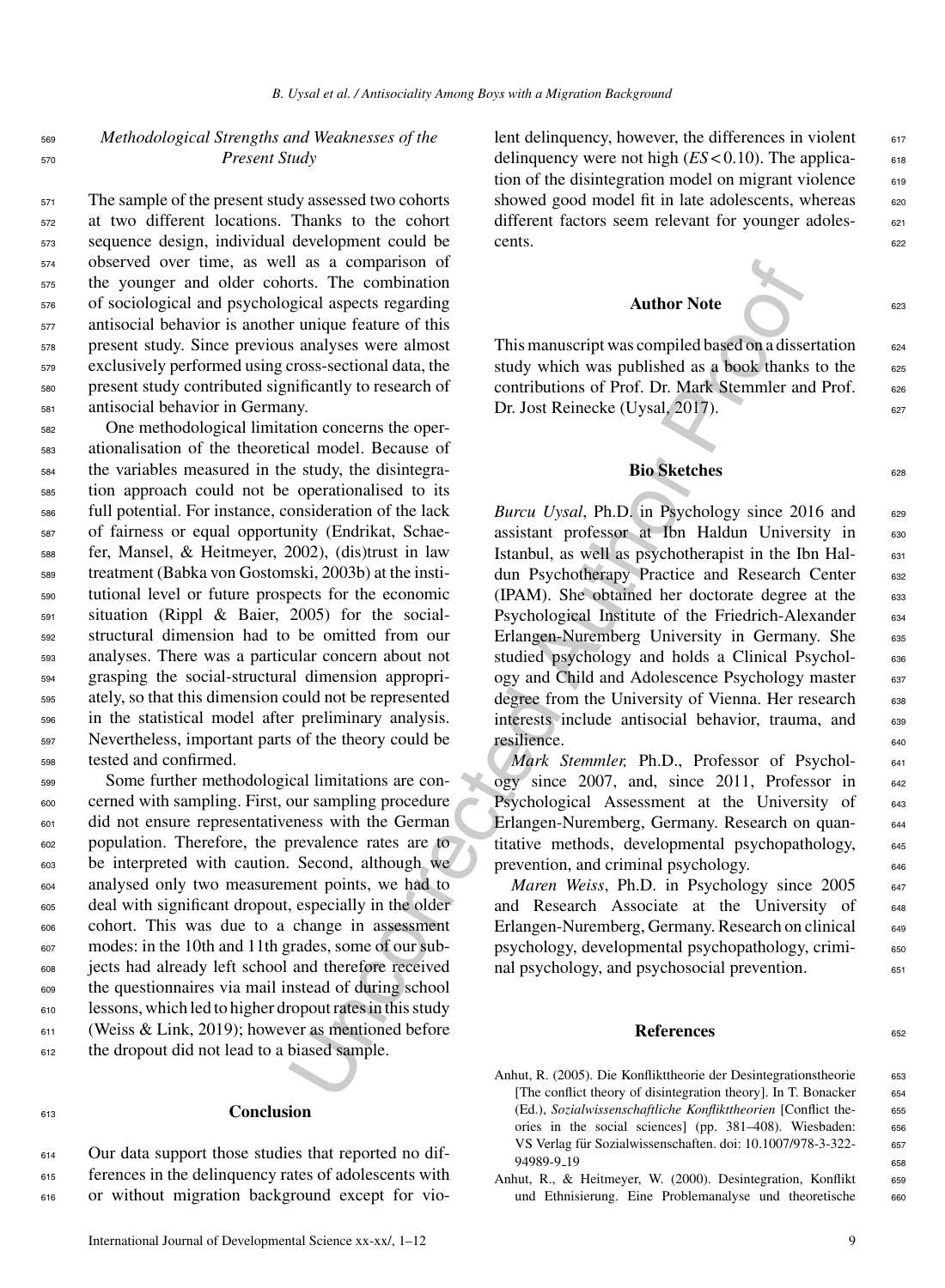Rahmenkonzeption [Disintegration, conflict and ethniciza- tion. A problem analysis and theoretical framework]. In W. Heitmeyer & R. Anhut (Eds.), *Bedrohte Stadtgesellschaft: Soziale Desintegrationsprozesse und ethnisch-kulturelle Kon- fliktkonstellationen* [Endangered urban societies: Social disintegration and ethnic-cultural conflict constellations] (pp. 667 17–75). Weinheim und München: Juventa. Retrieved from https://pub.uni-bielefeld.de/record/1861557

- <sup>669</sup> Anhut, R., & Heitmeyer, W. (2009). Desintegration, Anerken-<sup>670</sup> nungsbilanzen und die Rolle sozialer Vergleichsprozesse fur¨ <sup>671</sup> unterschiedliche Verarbeitungsmuster [Disintegration, recog-<sup>672</sup> nition budgets and the role of social comparison processes for <sup>673</sup> different processing patterns]. In G. Preyer (Ed.), *Neuer Men-*<sup>674</sup> *sch und kollektive Identit*a¨*t in der Kommunikationsgesellschaft* <sup>675</sup> [New human and collective identity in the communication 676 society] (pp. 212–236). Wiesbaden: VS Verlag für Sozialwis-<sup>677</sup> senschaften. doi: 10.1007/978-3-531-91471-8 12
- <sup>678</sup> Armsden, G. C., & Greenberg, M. T. (1987). The inventory <sup>679</sup> of parent and peer attachment: Individual differences and <sup>680</sup> their relationship to psychological well-being in adoles-<sup>681</sup> cence. *Journal of Youth and Adolescence, 16*, 427–454. doi: <sup>682</sup> 10.1007/BF02202939
- <sup>683</sup> Babka von Gostomski, C. (2003a). Einflussfaktoren inter-und 684 intraethnischen Gewalthandelns bei männlichen deutschen, <sup>685</sup> turkischen und Aussiedler-Jugendlichen [Determinants of ¨ <sup>686</sup> inter- and intra-ethnic violence among male German, Turkish 687 and eastern resettler adolescents]. *ZSE: Zeitschrift für Soziolo-*<sup>688</sup> *gie der Erziehung und Sozialisation, 23*, 399–415.
- <sup>689</sup> Babka von Gostomski, C. (2003b). Gewalt als Reaktion <sup>690</sup> auf Anerkennungsdefizite? Eine Analyse bei mannlichen ¨ <sup>691</sup> deutschen, turkischen und Aussiedler-Jugendlichen mit dem ¨ <sup>692</sup> IKG-Jugendpanel 2001 [Violence as a reaction to lack of recog-<sup>693</sup> nition? Male adolescents of Turkish descent, late migrants <sup>694</sup> from Russia and Poland and Native Germans IKG Youth Panel <sup>695</sup> 2001]. *KZfSS K*o¨*lner Zeitschrift f*u¨*r Soziologie und Sozialpsy-*<sup>696</sup> *chologie, 2*, 253–277. doi: 10.1007/s11577-003-0050-4
- <sup>697</sup> Baier, D. (2005). Abweichendes Verhalten im Jugendalter. 698 Ein empirischer Vergleich verschiedener Erklärungsansätze <sup>699</sup> [Deviant behavior in adolescence. An empirical comparison 700 of different theoretical explanations]. *ZSE: Zeitschrift für Sozi-*<sup>701</sup> *ologie der Erziehung und Sozialisation, 25*, 381–398.
- 702 Baier, D., & Pfeiffer, C. (2007). Gewalttätigkeit bei deutschen und <sup>703</sup> nichtdeutschen Jugendlichen. Befunde der Schulerbefragung ¨ 704 2005 und Folgerungen für die Prävention [Violence <sup>705</sup> among German and non-German youth. Findings from <sup>706</sup> the 2005 student survey and implications for prevention] <sup>707</sup> (KFN Forschungsberichte Nr. 100). Hannover: Kriminolo-<sup>708</sup> gisches Forschungsinstitut Niedersachsen. Retrieved from <sup>709</sup> https://berlit.de/JKX Baier Pfeiffer Gewalttaetigkeiten 2007 <sup>710</sup> KFNForschungsbericht 100 2007.pdf
- <sup>711</sup> Baier, D., Pfeiffer, C., Simonson, J., & Rabold, S. (2009). 712 *Jugendliche in Deutschland als Täter und Opfer von* <sup>713</sup> *Gewalt* [Adolescents as perpetrators and victims of vio-<sup>714</sup> lence] (Forschungsbericht Nr. 107). Hannover: Krim-<sup>715</sup> inologisches Forschungsinstitut Niedersachsen. Retrieved <sup>716</sup> from https://kfn.de/wp-content/uploads/Forschungsberichte/ <sup>717</sup> FB 107.pdf
- <sup>718</sup> Baier, D., Pfeiffer, C., & Windzio, M. (2006). Jugendliche mit 719 Migrationshintergrund als Opfer und Täter [Adolescents with <sup>720</sup> a migration background as victims and perpetrators]. In W. 721 Heitmeyer & M. Schröttle (Eds.), Gewalt. Beschreibungen, 722 *Analysen, Prävention* [Violence. Descriptions, analyses, pre-

vention] (pp. 240–268). Bonn: Bundeszentrale für Politische zas Bildung. doi: 10.1037//0022-3514.51.6.1173 724

- Baron, R. M., & Kenny, D. A. (1986). The moderator-mediator 725 variable distinction in social psychological research: Conceptual, strategic, and statistical considerations. *Journal* <sup>727</sup> *of Personality and Social Psychology, 51*, 1173. doi: <sup>728</sup> 10.1037//0022-3514.51.6.1173 729
- Boers, K., & Reinecke, J. (Eds.). (2007). *Delinquenz im Jugen-* <sup>730</sup> *dalter. Erkenntnisse einer Münsteraner Längsschnittstudie* 731 [Delinquency during adolescence. Findings from a longitu- <sup>732</sup> dinal study in Münster]. Münster: Waxmann. Retrieved from 733 https://pub.uni-bielefeld.de/record/1870168 734
- Boers, K., Walburg, C., & Reinecke, J. (2006). Jugendkriminalität 735 Keine Zunahme im Dunkelfeld, kaum Unterschiede zwischen 736 Einheimischen und Migranten. Befunde aus Duisburger und <sup>737</sup> Münsteraner Längsschnittstudien [Juvenile delinquency - No 738 increase in the dark field, little difference between natives and 739 migrants. Findings from Duisburg and Münster longitudinal 740 studies]. *Monatsschrift für Kriminologie und Strafrechtsre-* 741 *form, 89, 1–26.* 742
- Bundeskriminalamt (2017). *Polizeiliche Kriminalstatistik.* <sup>743</sup> *Bundesrepublik Deutschland Jahrbuch* 2017 [Police crime <sup>744</sup> statistics. Federal Republic of Germany Yearbook 2017]. 745 Wiesbaden: Bundeskriminalamt. Retrieved from https://www. <sup>746</sup> bka.de/DE/AktuelleInformationen/StatistikenLagebilder/Poli <sup>747</sup> zeilicheKriminalstatistik/PKS2017/pks2017 node.html <sup>748</sup>
- Dogan, A., & Strohmeier, D. (2013). *Perceived discrimination,* <sup>749</sup> *multi-ethnic identity development, and acculturation orienta-* <sup>750</sup> *tions among Turkish immigrant youth living in Austria.* 16th <sup>751</sup> European Conference on Developmental Psychology (ECDP),  $\qquad$  752 Lausanne, Switzerland. 753
- (10) 1001<br>
(10) D. Desingeration, Anchers (10) Controlled Corrected Author (10) Controlled Author (10) Controlled Author (10) Controlled Author (10) Controlled Author (10) Controlled Author (10) Controlled Author (10) Con Dünkel, F., & Geng, B. (Eds.). (2003). *Jugendgewalt und Krimi-* 754 *nalpr*a¨*vention. Empirische Befunde zu Gewalterfahrungen von* <sup>755</sup> *Jugendlichen in Greifswald und Usedom/ Vorpommern und* <sup>756</sup> *ihre Auswirkungen für die kommunale Kriminalprävention* 757 [Youth violence and crime prevention. Empirical findings 758 on adolescents' experiences of violence in Greifswald and <sup>759</sup> Usedom/Vorpommern, and their impacts for municipal crime  $\frac{760}{600}$ prevention]. Mönchengladbach: Forum-Verlag Godesberg.  $\frac{761}{761}$ 
	- Eifler, S., & Seipel, C. (2001). *Eine deutsche Version einer Skala* <sup>762</sup> zur Erfassung von self-control. Bielefeld: Universität Biele- 763 feld, Fakultät für Soziologie [A German version of a scale 764 for assessing self-control]. Retrieved from https://pub.uni- <sup>765</sup> bielefeld.de/record/1885540 766
	- Endrikat, K., Schaefer, D., Mansel, J., & Heitmeyer, W. <sup>767</sup> (2002). Soziale Desintegration. Die riskanten Folgen neg- <sup>768</sup> ativer Anerkennungsbilanzen [Social disintegration. Lack 769 of recognition and its risks]. In W. Heitmeyer (Ed.), 770 *Deutsche Zustände* [German States]. *Folge 1*, (pp. 37–58). 771 Frankfurt am Main: Suhrkamp. Retrieved from https://pub.uni- <sup>772</sup> bielefeld.de/record/1861663 773
	- Enzmann (2010). Germany. In J. Junger-Tas, I. H. Marshall, D. 774 Enzmann, M. Killias, M. Steketee, & B. Gruszczyńska (Eds.), 775 *Juvenile delinquency in Europe and beyond: Results of the Sec-* 776 *ond International Self-Report Delinquency Study* (pp. 47–64). <sup>777</sup> New York, NY: Springer. 778
	- Essau, C. A., Sasagawa, S., & Frick, P. J. (2006). Psychometric 779 properties of the Alabama parenting questionnaire. *Journal of* 780 *Child and Family Studies, 15*, 595–614. doi: 10.1007/s10826- <sup>781</sup> 006-9036-y <sup>782</sup>
	- Flora, D. B. & Curran, P. J. (2004). An empirical evaluation of 783 alternative methods of estimation for confirmatory factor anal- <sup>784</sup>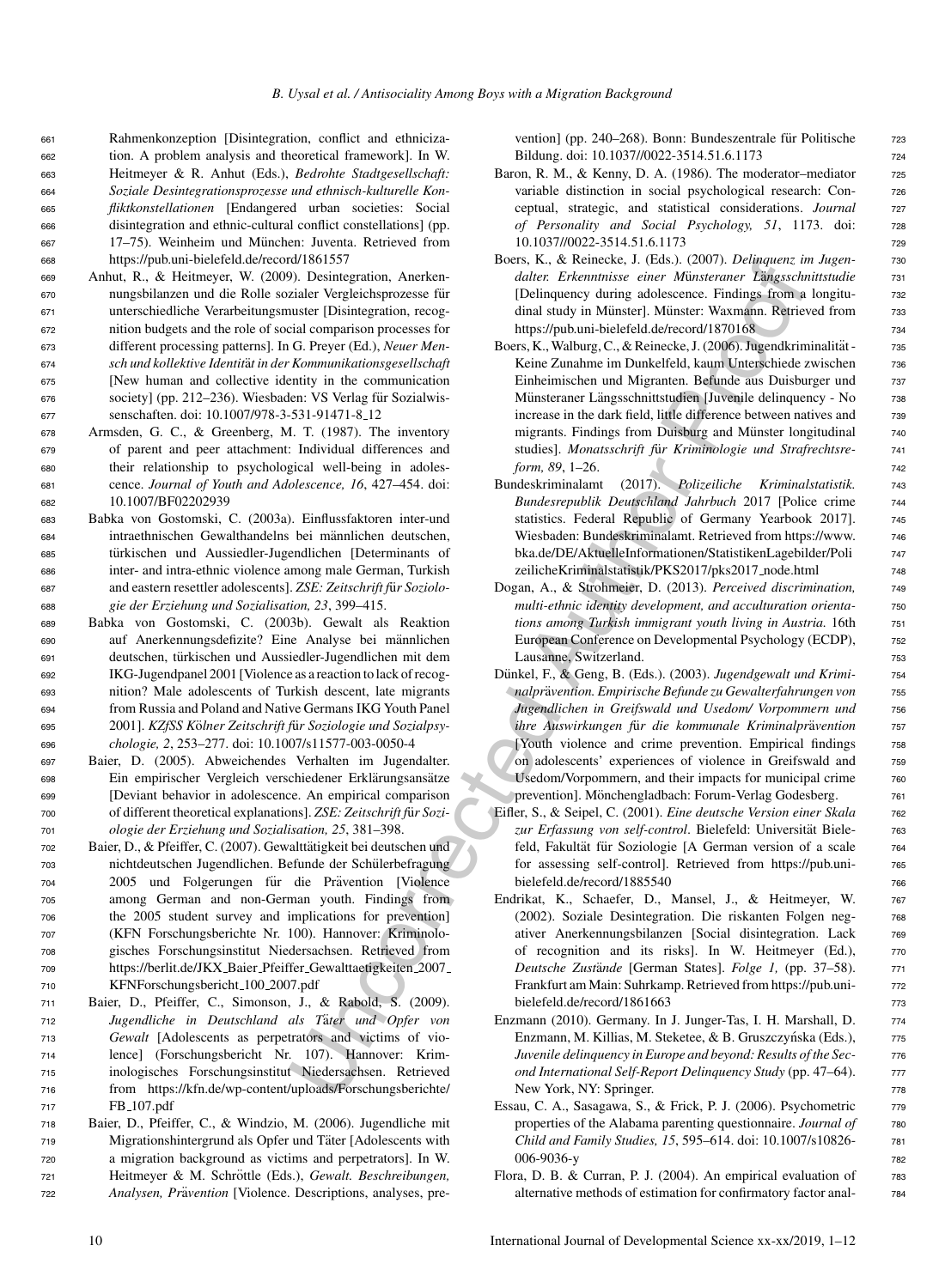- <sup>785</sup> ysis with ordinal data. *Psychological Methods, 9*, 466-491. doi: <sup>786</sup> 10.1037/1082-989X.9.4.466
- <sup>787</sup> Gonzalez, E. J., & Kennedy, A. M. (2001). *PIRLS 2001* <sup>788</sup> *user guide for the international database*. Boston Col-<sup>789</sup> lege, MA: International Association for the Evalua-<sup>790</sup> tion of Educational Achievement (IEA). Retrieved from <sup>791</sup> https://timssandpirls.bc.edu/pirls2001i/pdf/UserGuide.pdf
- <sup>792</sup> Gottfredson, M. R., & Hirschi, T. (1990).*A general theory of crime*. <sup>793</sup> Stanford, CA: Stanford University Press.
- <sup>794</sup> Grasmick, H. G., Tittle, C. R., Bursik, R. J., & Arneklev, <sup>795</sup> B. J. (1993). Testing the core empirical implications of <sup>796</sup> Gottfredson and Hirschi's general theory of crime. *Jour-*<sup>797</sup> *nal of Research in Crime and Delinquency, 30*, 5–29. doi: <sup>798</sup> 10.1177/0022427893030001002
- <sup>799</sup> Hay, C., & Forrest, W. (2006). The development of self-control: <sup>800</sup> Examining self-control theory's stability thesis. *Criminology,* <sup>801</sup> *44*, 739–774. doi: 10.1111/j.1745-9125.2006.00062.x
- <sup>802</sup> Hayes, A. F. (2017). *Introduction to mediation, moderation, and* <sup>803</sup> *conditional process analysis: A regression-based approach.* <sup>804</sup> New York, NY: The Guilford Press.
- <sup>805</sup> Heitmeyer, W., Kock, S., Marth, J., Schroth, A., Thome, H., & van <sup>806</sup> de Wetering, D. (2012). Situationen in den Stadtteilen im Ver-<sup>807</sup> gleich. Ergebnisse quantitativer Beschreibungen [Comparison <sup>808</sup> of situations in the districts. Results of quantitative descrip-809 tions]. In W. Heitmeyer, S. Kock, J. Marth, U. Thöle, H. Thome, 810 A.,... Schroth (Eds.), *Gewalt in öffentlichen Räumen* [Violence] 811 in public spaces] (pp. 55–107). Wiesbaden: VS Verlag für <sup>812</sup> Sozialwissenschaften. doi: 10.1007/978-3-531-18724-2 3
- <sup>813</sup> Hoyt, S., & Scherer, D. (1998). Female juvenile delinquency: <sup>814</sup> Misunderstood by the juvenile justice system, neglected by <sup>815</sup> social science. *Law and Human Behavior, 22*, 81–107. doi: <sup>816</sup> 10.1023/A:1025728822468
- <sup>817</sup> Kanning, U. P. (2009). *Diagnostik sozialer Kompetenzen* [Diag-818 nostics of social competences]. Göttingen: Hogrefe.
- 819 Lösel, F. (1975). *Handlungskontrolle und Jugenddelinquenz* <sup>820</sup> [Action control and juvenile delinquency]. Stuttgart: Enke.
- 821 Lösel, F., Beelmann, A., Jaursch, S., Scherer, S., Stemmler, <sup>822</sup> M., & Wallner, S. (2003). *Skalen zur Messung elterlichen* <sup>823</sup> *Erziehungsverhaltens bei Vorschul- und Grundschulkindern.* <sup>824</sup> *Die Deutschen Versionen der Parenting Sense of Competence* <sup>825</sup> *Scale (PSOC) und der Parenting Scale (PARS)* [Scales for <sup>826</sup> assesing parenting behavior among preschool and primary <sup>827</sup> school children. The German versions of the Parenting Sense of 828 Competence Scale (PSOC) and the Parenting Scale (PARS)]. 829 Universität Erlangen-Nürnberg: Institut für Psychologie.
- 830 Lösel, F., & Bliesener, T. (2003). Aggression und Delinquenz unter <sup>831</sup> *Jugendlichen. Untersuchungen von kognitiven und sozialen* <sup>832</sup> *Bedingungen* [Aggression and delinquency among adoles-833 cents. Studies on cognitive and social origins]. München, <sup>834</sup> Neuwied: Luchterhand.
- <sup>835</sup> MacKinnon, D. P., Fairchild, A. J., & Fritz, M. S. (2007). Media-<sup>836</sup> tion analysis. *Annual Review in Psychology*, *58*, 593-614. doi: <sup>837</sup> 10.1146/annurev.psych.58.110405.085542
- <sup>838</sup> McCullough, M. E., & Willoughby, B. L. B. (2009). Religion, <sup>839</sup> self-regulation, and self-control: Associations, explana-<sup>840</sup> tions, and implications. *Psychological Bulletin, 135*, 69–93. <sup>841</sup> https://doi.org/10.1037/a0014213
- <sup>842</sup> Meinert, J., & Uysal, B. (2015). Die Entstehung und Entwick-<sup>843</sup> lung devianten und delinquenten Verhaltens im Lebensverlauf 844 und ihre Bedeutung für soziale Ungleichheitsprozesse: Meth-845 odendokumentation der Schülerbefragungen in Dortmund und 846 Nürnberg. Dritte Erhebung 2014 SFB 882 Technical Report

Series, 22 [The onset and development of deviant and delin- 847 quent behavior in the life-course and it's significance for 848 social inequality processes: methodical documentation of 849 pupil-surveys in Dortmund and Nuremberg. Third Survey 850 2014]. Bielefeld: DFG Research Center (SFB) 882 - From 851 heterogeneities to inequalities. Retrieved from https://pub.uni- 852 bielefeld.de/record/2782416 853

- Moffitt, T. E. (1993). Adolescence-limited and life-course- 854 persistent antisocial behavior: A developmental taxonomy. 855 *Psychological Review, 100*, 674–701. doi: 10.1037/0033- <sup>856</sup> 295X.100.4.674 857
- Möller, K. (2010). Männlichkeit, Migration und Gewalt [Masculin- 858 ity, migration and violence]. In H. Prömper, M. M. Jansen, asset A. Ruffling, & H. Nagel (Eds.), *Was macht die Migration* 860 *mit Männlichkeit. Kontexte und Erfahrungen zur Bildung und* 861 Sozialen Arbeit mit Migranten [What does migration do with 862 masculinity. Contexts and experiences of education and social 863 work with migrants] (pp. 51–72). Opladen und Farmington 864 Hills: Barbara Budrich. 865
- Muthén, L. K., & Muthén, B. O. (1998–2012). *Mplus user's guide* 866 (7th ed.). Los Angeles: CA: Muthén & Muthén.  $867$
- Naplava, T. (2018). Jugenddelinquenz im interethnischen Ver- 868 gleich. In B. Dollinger, & H. Schmidt-Semisch [Juvenile 869 delinquency in a multi-ethnic comparison] (Eds.), *Hand-* 870 *buch Jugendkriminalität* [Handbook of juvenile crime] (pp. 871 317–336). Wiesbaden: Springer VS. doi: 10.1007/978-3-531- <sup>872</sup> 19953-5 16 873
- Oberwittler, D. (2007). The effects of neighbourhood poverty 874 on adolescent problem behaviours: A multi-level analysis 875 differentiated by gender and ethnicity. *Housing Studies*, 22, 876 781–803. https://doi.org/10.1080/02673030701474727 <sup>877</sup>
- 30.187 energy (1976). Applear and the specific solution of the specific states,  $R_{\perp}$ ,  $R_{\perp}$ ,  $R_{\perp}$ ,  $R_{\perp}$ ,  $R_{\perp}$ ,  $R_{\perp}$ ,  $R_{\perp}$ ,  $R_{\perp}$ ,  $R_{\perp}$ ,  $R_{\perp}$ ,  $R_{\perp}$ ,  $R_{\perp}$ ,  $R_{\perp}$ ,  $R_{\perp}$ , Othold, F., & Schumann, K. F. (2003). Delinquenzverläufe 878 nach Alter, Geschlecht und Nationalitätenstatus [Delinquent arg pathways by age, gender, and nationality status]. In K. 880 F. Schumann (Eds.), *Delinquenz im Lebensverlauf. Bremer* <sup>881</sup> *Längsschnittstudie zum* Übergang von der Schule in den Beruf 882 *bei ehemaligen Hauptschülern* [Delinquency over the life 883 course. Bremer longitudinal study on the transition from school 884 to work with former lower-track students]. (Bd. 2, pp. 67–94). 885 Weinheim und München: Juventa. in 1986 essex and München: 886
	- Pfeiffer, C., Wetzels, P., & Enzmann, D. (1999). *Inner-* 887 *familiäre Gewalt gegen Kinder und Jugendliche und ihre* 888 Auswirkungen [Intra-family violence against children 889 and adolescents and its effects] (Forschungsberichte Nr. <sup>890</sup> 80). Hannover: Kriminologisches Forschungsinstitut 891 Niedersachsen. Retrieved from https://kfn.de/wp- <sup>892</sup> content/uploads/Forschungsberichte/FB\_80.pdf 893
	- Rabold, S., & Baier, D. (2011). Why are some ethnic groups 894 more violent than others? The role of friendship network's 895 ethnic composition. *Journal of Interpersonal Violence*, 26, 896 3127–3156. doi: 10.1177/0886260510390944 897
	- Rabold, S., Baier, D., & Pfeiffer, C. (2008). *Jugendgewalt* 898 und Jugenddelinquenz in Hannover. Aktuelle Befunde s99 und Entwicklungen seit 1998 [Youth violence and juve- 900 nile delinquency in Hannover. Recent findings and <sup>901</sup> developments since 1998] (Forschungsbericht Nr. 105). <sup>902</sup> Hannover: Kriminologisches Forschungsinstitut Nieder- <sup>903</sup> sachsen. Retrieved from https://kfn.de/wp-content/uploads/ 904 Forschungsberichte/FB<sub>-105</sub>.pdf 905
	- Reinecke, J. (2014). *Strukturgleichungsmodelle in den Sozial-* <sup>906</sup> wissenschaften (2. Aufl.) [Structural equation models in 907 the social sciences (2nd ed.)]. München: Oldenbourg som